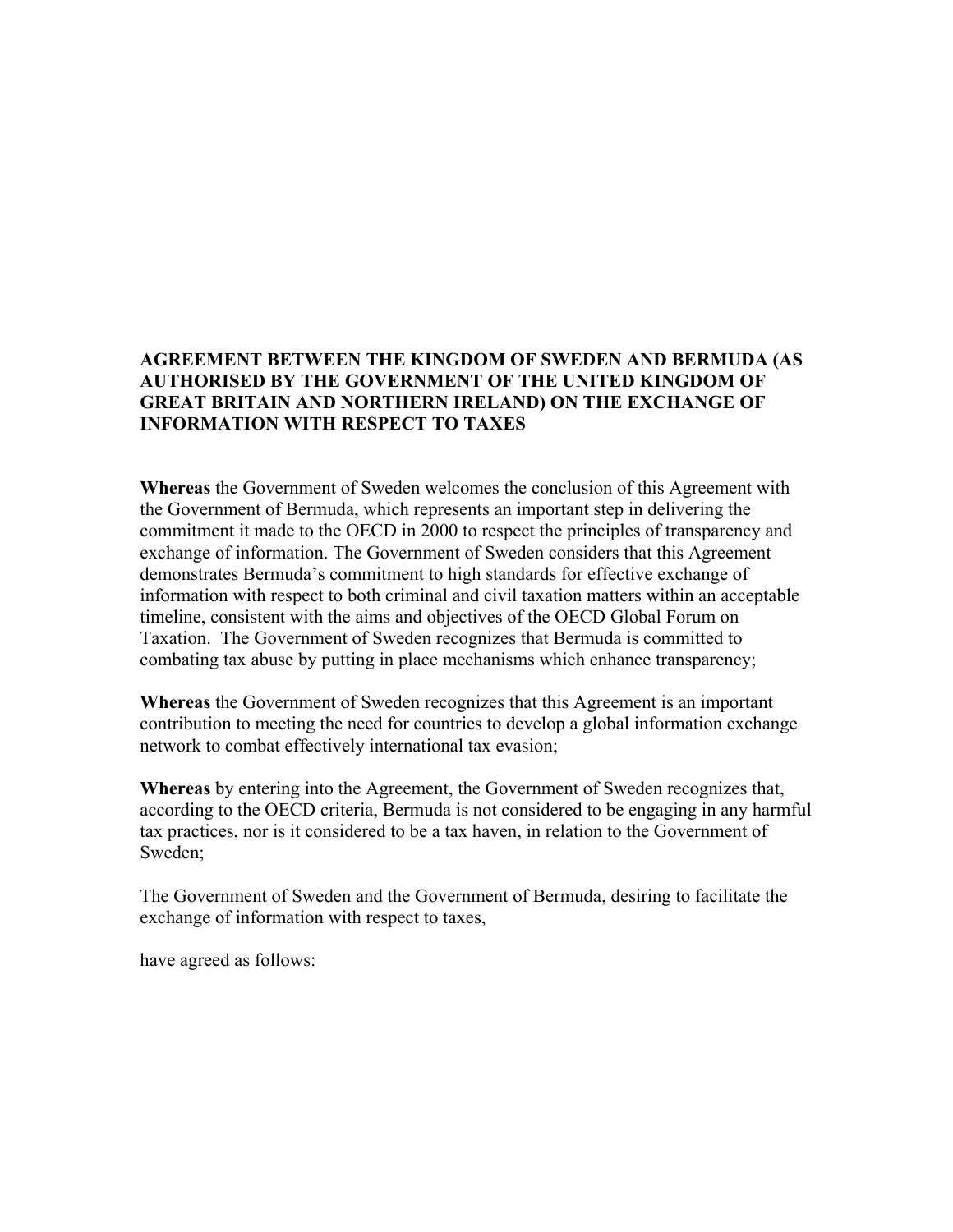### **Article 1 Object and scope of the Agreement**

1. The competent authorities of the Parties shall provide assistance through exchange of information that is relevant to the administration or enforcement of the domestic laws of the Parties concerning taxes covered by this Agreement. Such information shall include information that is relevant to the determination, assessment and collection of such taxes, the recovery and enforcement of tax claims, or the investigation or prosecution of tax matters. Information shall be exchanged in accordance with the provisions of this Agreement and shall be treated as confidential in the manner provided in Article 8.

2. This Agreement shall not affect the application in the Parties of the rules on mutual assistance in criminal matters.

# **Article 2 Jurisdiction**

A requested Party is not obligated to provide information which is neither held by its authorities nor in the possession of or obtainable by persons who are within its territorial jurisdiction.

## **Article 3 Taxes covered**

1. The existing taxes which are the subject of this Agreement are direct taxes of every kind and description imposed in the Parties.

2. This Agreement shall also apply to any identical or substantially similar taxes imposed after the date of signature of this Agreement in addition to, or in place of, the existing taxes. The competent authorities of the Parties shall notify each other of any substantial changes to the taxation and related information gathering measures covered by this Agreement.

#### **Article 4 Definitions**

1. For the purposes of this Agreement, unless otherwise defined:

(a) "Sweden" means the Kingdom of Sweden and, when used in a geographical sense, includes the national territory, the territorial sea of Sweden as well as other maritime areas over which Sweden in accordance with international law exercises sovereign rights or jurisdiction;

(b) "Bermuda" means the Islands of Bermuda;

(c) "applicant Party" means the Party requesting for or having received information from the requested Party;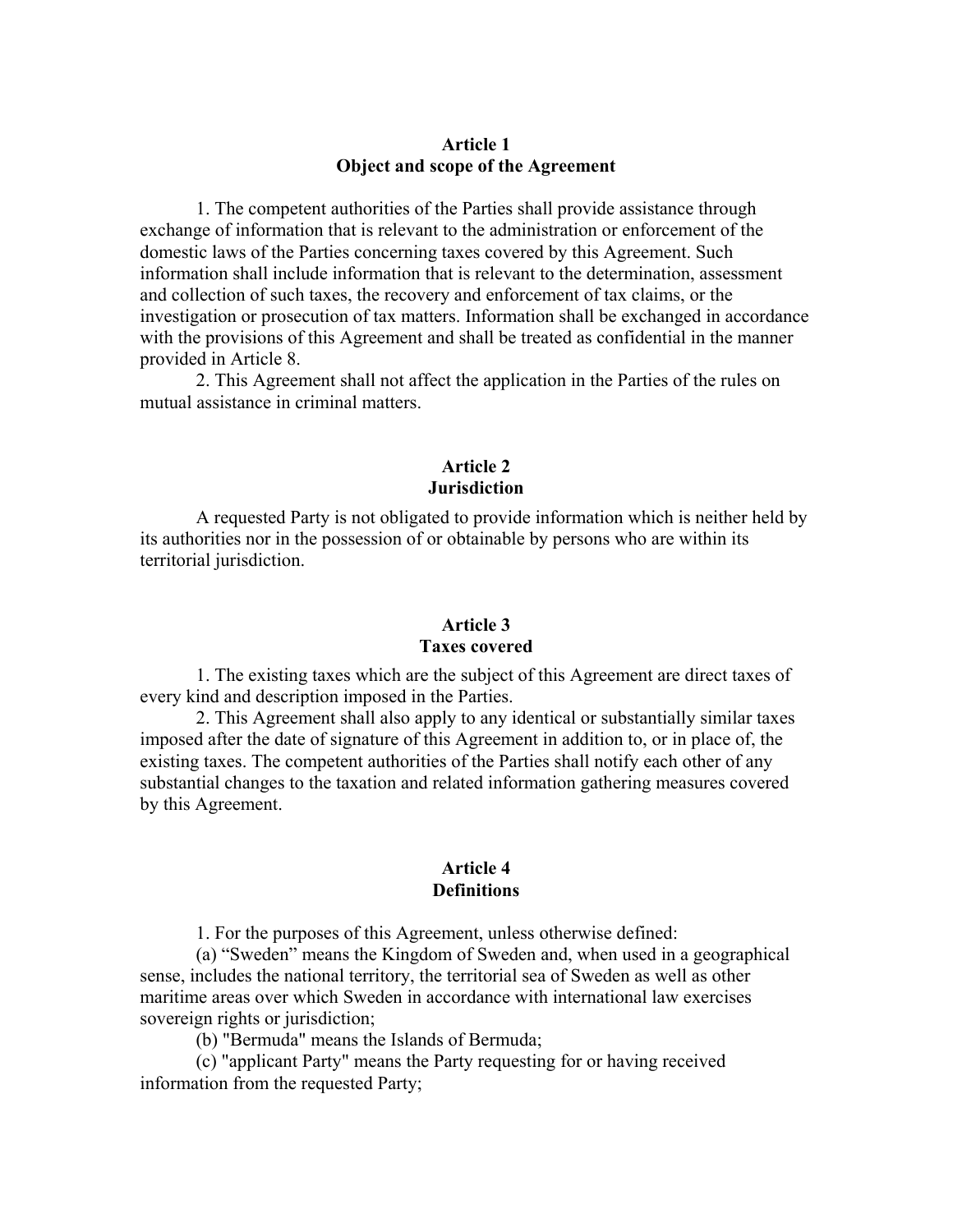(d) "collective investment fund or scheme" means any pooled investment vehicle, irrespective of legal form. The term "public collective investment fund or scheme" means any collective investment fund or scheme provided the units, shares or other interests in the fund or scheme can be readily purchased, sold or redeemed by the public. Units, shares or other interests in the fund or scheme can be readily purchased, sold or redeemed "by the public" if the purchase, sale or redemption is not implicitly or explicitly restricted to a limited group of investors;

(e) "company" means any body corporate or any entity that is treated as a body corporate for tax purposes;

(f) "competent authority" means, in the case of Sweden, the Minister of Finance, his authorised representative or the authority which is designated as a competent authority for the purposes of this Agreement and, in the case of Bermuda, the Minister of Finance or an authorised representative of the Minister;

(g) "Party" means Sweden or Bermuda as the context requires;

(h) "information" means any fact, statement or record in any form whatever;

(i) "information gathering measures" means laws and administrative or judicial procedures that enable a Party to obtain and provide the requested information;

(j) "national" means:

(i) any individual possessing the nationality of a Party, or

(ii) any legal person or association constituted in accordance with the laws in force in a Party;

(k) "person" includes an individual, a company and any other body of persons;

(l) "principal class of shares" means the class or classes of shares representing a majority of the voting power and value of the company;

(m) "publicly traded company" means any company whose principal class of shares is listed on a recognised stock exchange provided its listed shares can be readily purchased or sold by the public. Shares can be purchased or sold "by the public" if the purchase or sale of shares is not implicitly or explicitly restricted to a limited group of investors;

(n) "recognised stock exchange" means any stock exchange agreed upon by the competent authorities of the Parties;

(o) "requested Party" means the Party requested to provide information;

(p) "resident" means:

(i) in the case of Sweden, any person who, under the laws of Sweden, is liable to tax therein by reason of his domicile, residence, place of management or any other criterion of a similar nature, and also includes the state of Sweden, any governmental body or agency, political subdivision or local authority thereof; the term "resident" does not include any person who is liable to tax in Sweden in respect only of income from sources in Sweden; and

(ii) in the case of Bermuda, an individual who is ordinarily resident in Bermuda; and a company, partnership, trust or association created under the laws of Bermuda;

(q) "serious tax evasion" means willfully, with dishonest intent to defraud the public revenue, evading or attempting to evade any tax liability where an affirmative act or omission constituting an evasion or attempted evasion has occurred. The tax liability must be of a significant or substantial amount, either as an absolute amount or in relation to an annual tax liability, and the conduct involved must either constitute a systematic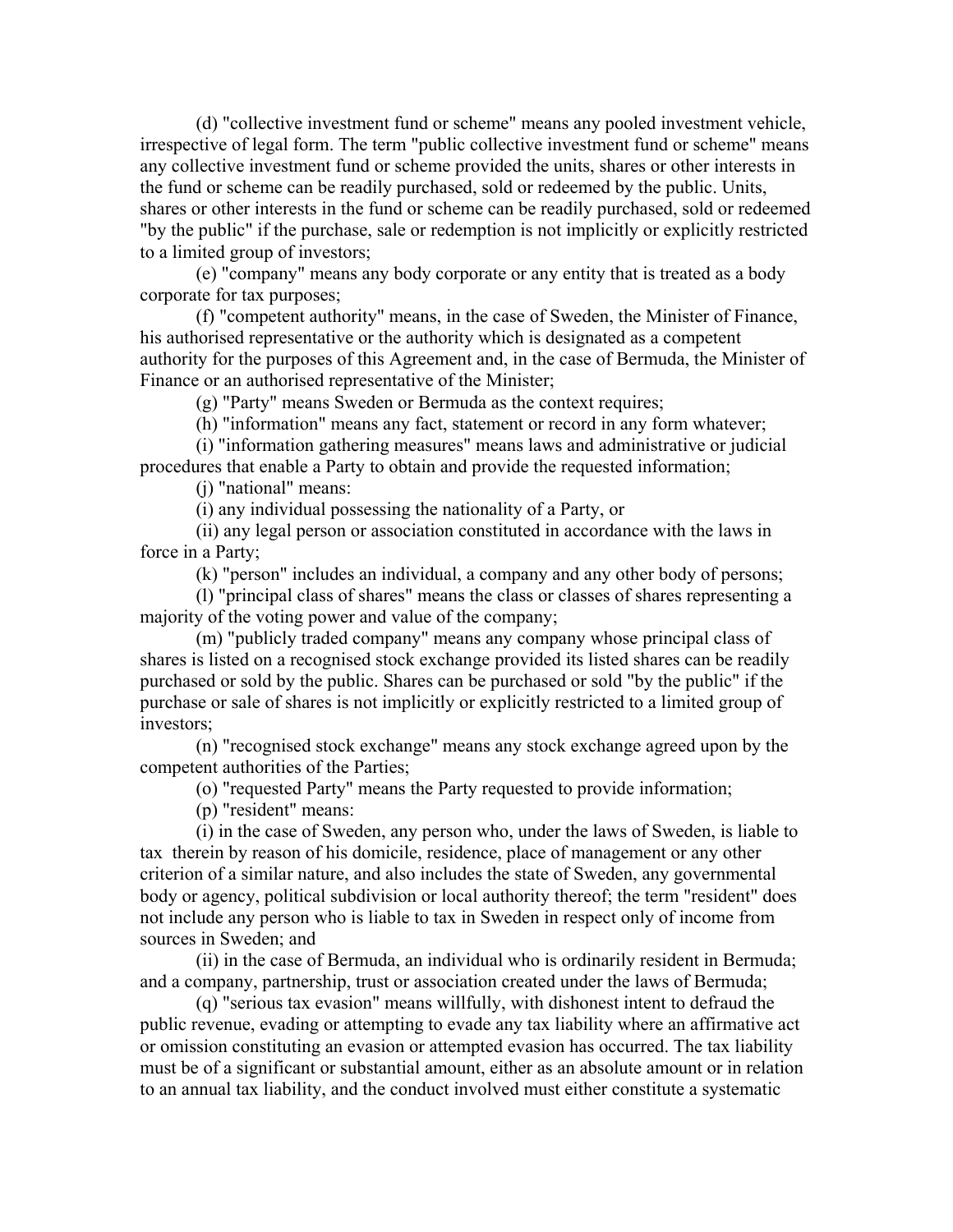effort or pattern of activity designed or tending to conceal pertinent facts from or provide inaccurate facts to the tax authorities of either Party, or constitute falsifying or concealing identity. The competent authorities shall agree on the scope and extent of matters falling within this definition; and

(r) "tax" means any tax to which this Agreement applies.

2. The term "relevant" wherever used in the Agreement with respect to information, shall be interpreted in a manner that ensures that information will be considered relevant notwithstanding that a definite assessment of the pertinence of the information to an on-going investigation could only be made following the receipt of the information.

3. As regards the application of this Agreement at any time by a Party, any term not defined herein shall, unless the context otherwise requires, have the meaning that it has at that time under the law of that Party, any meaning under the applicable tax laws of that Party prevailing over a meaning given to the term under other laws of that Party.

### **Article 5 Exchange of information upon request**

1. The competent authority of the requested Party shall provide upon request information for the purposes referred to in Article 1. Such information shall be exchanged without regard to whether the conduct being investigated would constitute a crime under the laws of the requested Party if such conduct occurred in the requested Party.

2. If the information in the possession of the competent authority of the requested Party is not sufficient to enable it to comply with the request for information, the requested Party shall use all relevant information gathering measures to provide the applicant Party with the information requested, notwithstanding that the requested Party may not need such information for its own tax purposes.

3. If specifically requested by the competent authority of the applicant Party, the competent authority of the requested Party shall provide information under this Article, to the extent allowable under its domestic laws, in the form of depositions of witnesses and authenticated copies of original records.

4. Each Party shall ensure that its competent authority, for the purposes of this Agreement, has the authority to obtain and provide upon request:

(a) information held by banks, other financial institutions, and any person, including nominees and trustees, acting in an agency or fiduciary capacity;

(b) information regarding the ownership of companies, partnerships and other persons, including, within the constraints of Article 2, ownership information on all such persons in an ownership chain; in the case of trusts, information on settlors, trustees, beneficiaries and the position in an ownership chain; and in the case of foundations, information on founders, members of the foundation council and beneficiaries and the position in an ownership chain.

5. This Agreement does not create an obligation on the Parties to obtain or provide: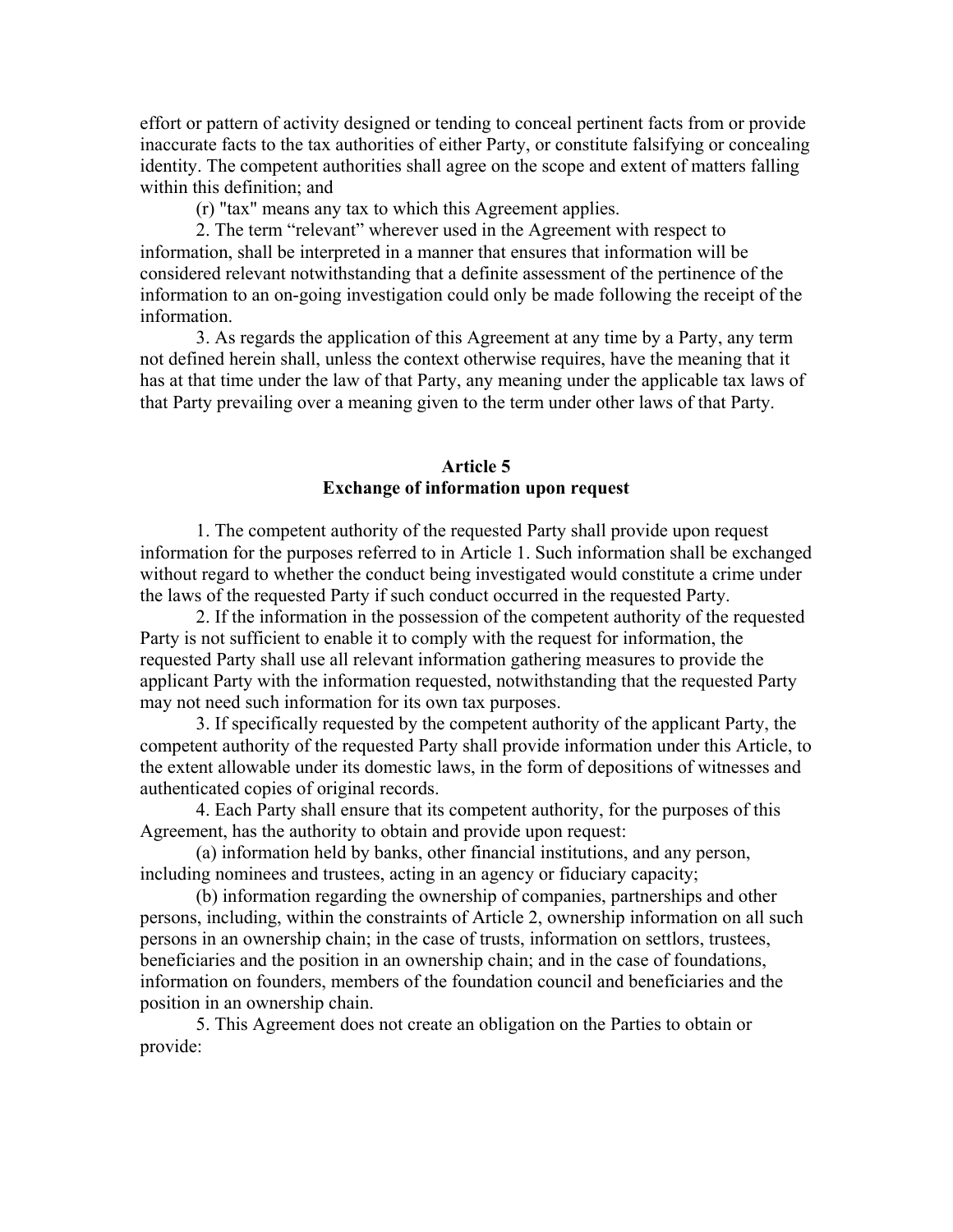(a) ownership information with respect to publicly traded companies or public collective investment funds or schemes unless such information can be obtained without giving rise to disproportionate difficulties;

(b) information relating to a period more than six years prior to the tax period under consideration;

(c) information unless the applicant Party has pursued all means available in its own Party to obtain the information, except those that would give rise to disproportionate difficulties;

(d) information in the possession of or obtainable by a person other than the taxpayer that does not directly relate to the taxpayer.

6. Where the applicant Party requests information with respect to a matter which does not constitute serious tax evasion, a senior official of its competent authority shall certify that the request is relevant to , and necessary for, the determination of the tax liability of the taxpayer under the laws of the applicant Party.

7. If information is requested that relates to a person that is not a resident, nor a national, in one or other of the Parties, it also shall be established to the satisfaction of the competent authority of the requested Party that such information is necessary for the proper administration and enforcement of the fiscal laws of the applicant Party.

8. The competent authority of the applicant Party shall provide the following information to the competent authority of the requested Party when making a request for information under this Agreement to demonstrate the relevance of the information sought to the request:

(a) the identity of the taxpayer under examination or investigation;

(b) grounds for believing that the information requested is held in or is in the possession of or obtainable by a person subject to the jurisdiction of the requested Party;

(c) to the extent known, the name and address of any person believed to be in possession of or able to obtain the information requested;

(d) a statement that the request conforms to the law and administrative practice of the applicant Party and that the information would be obtainable by the applicant Party under its laws in similar circumstances, both for its own tax purposes and in response to a valid request from the requested Party under this Agreement;

(e) a statement that the applicant Party has pursued all means available in its own Party to obtain the information, except those that would give rise to disproportionate difficulties;

and to the fullest extent possible:

(f) the nature and type of the information requested, including a description of the specific evidence, information or other assistance sought and the form, if practicable, in which the applicant Party prefers to receive the information;

(g) the tax purposes for which the information is sought and why it is relevant to the determination of the tax liability of a taxpayer under the laws of the applicant Party;

(h) information that such taxpayer is a resident in, or national of one of the Parties, or that it is necessary for the determination of the tax liability of a taxpayer under the laws of the applicant Party;

(i) the period of time with respect to which the information is required for the tax purposes.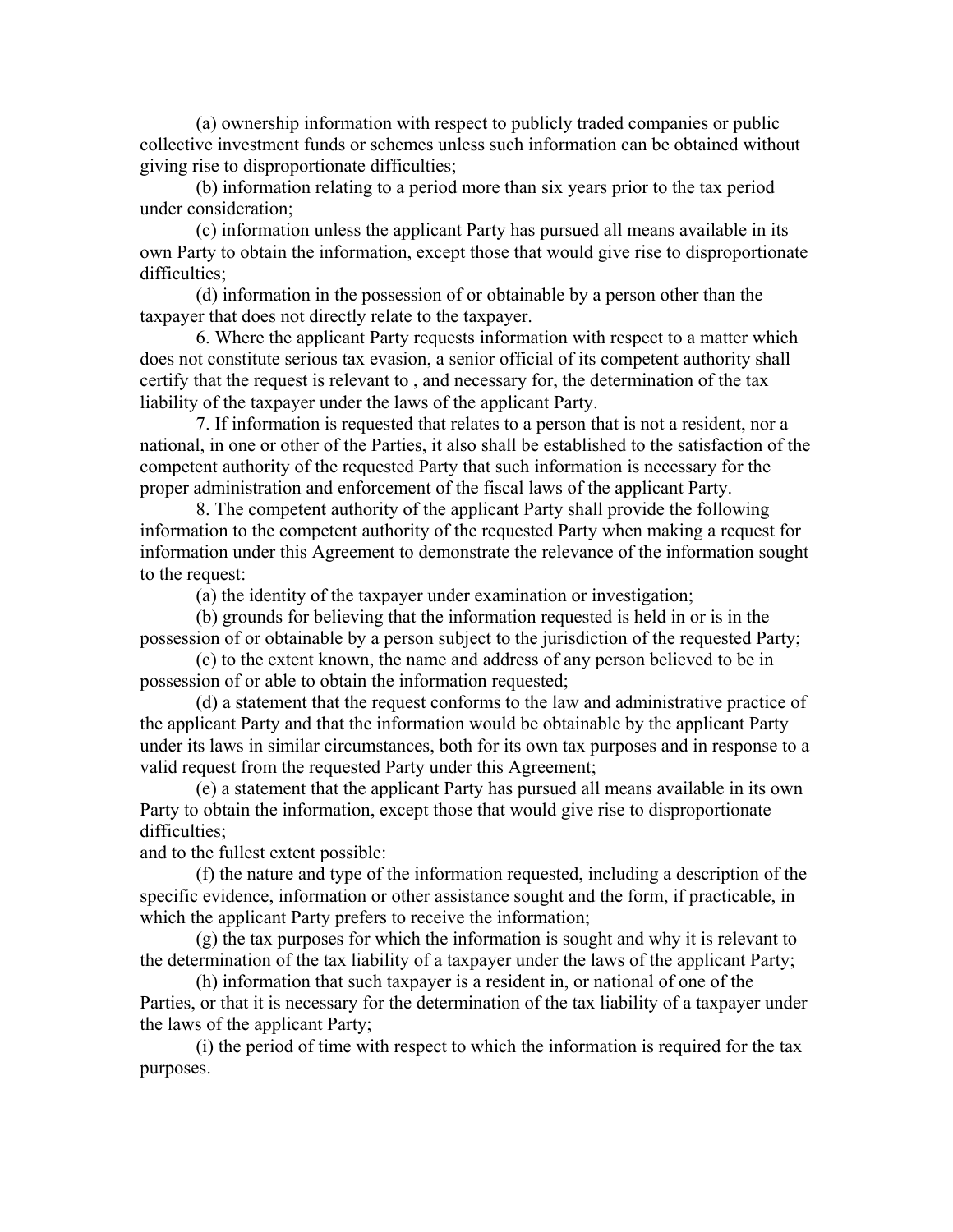9. The competent authority of the requested Party shall forward the requested information as promptly as possible to the applicant Party. To ensure a prompt response, the competent authority of the requested Party shall:

(a) confirm receipt of a request in writing to the competent authority of the applicant Party and shall notify the competent authority of the applicant Party of deficiencies in the request, if any, within 60 days of the receipt of the request; and

(b) if the competent authority of the requested Party has been unable to obtain and provide the information within 90 days of receipt of the request, including if it encounters obstacles in furnishing the information or it refuses to furnish the information, it shall immediately inform the applicant Party, explaining the reason for its inability, the nature of the obstacles or the reasons for its refusal.

# **Article 6 Tax examinations abroad**

1. The requested Party may allow, to the extent permitted under its domestic law, representatives of the competent authority of the applicant Party to enter the territory of the requested Party to interview individuals and examine records with the written consent of the persons concerned. The competent authority of the applicant Party shall notify the competent authority of the requested Party of the time and place of the meeting with the individuals concerned.

2. At the request of the competent authority of the applicant Party, the competent authority of the requested Party may allow representatives of the competent authority of the applicant Party to be present at the appropriate part of a tax examination in the requested Party.

3. If the request referred to in paragraph 2 is acceded to, the competent authority of the requested Party conducting the examination shall, as soon as possible, notify the competent authority of the applicant Party about the time and place of the examination, the authority or official designated to carry out the examination and the procedures and conditions required by the requested Party for the conduct of the examination. All decisions with respect to the conduct of the tax examination shall be made by the requested Party conducting the examination.

#### **Article 7 Possibility of declining a request**

1. The competent authority of the requested Party may decline to assist where:

(a) the request is not made in conformity with this Agreement;

(b) the disclosure of the information requested would be contrary to public policy;

(c) the applicant Party would not be able to obtain the information

(i) under its own laws for purposes of administration or enforcement of its own tax laws or

(ii) in response to a valid request from the requested Party under this Agreement.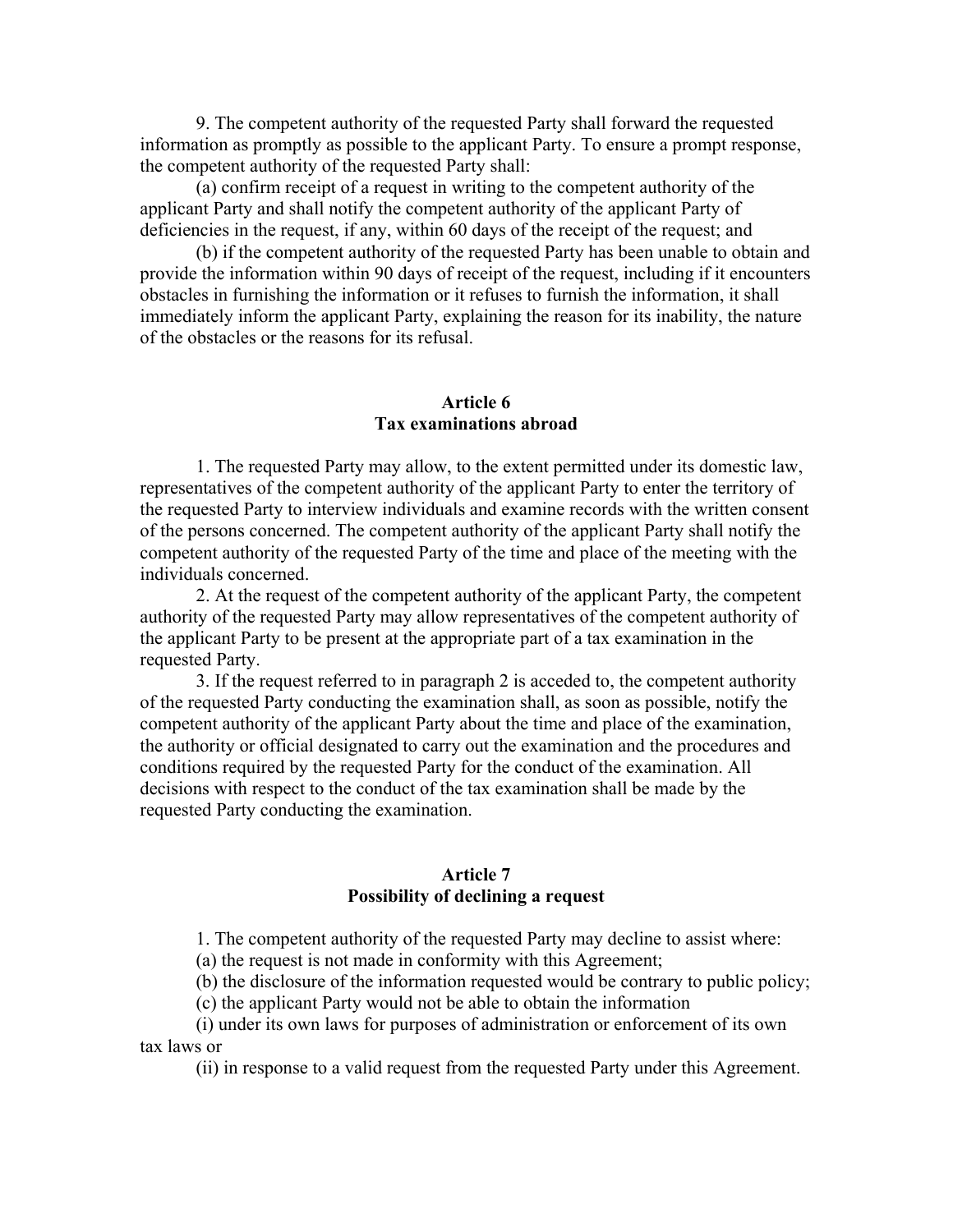2. The provisions of this Agreement shall not impose on a Party the obligation to supply information which would disclose any trade, business, industrial, commercial or professional secret or trade process. Notwithstanding the foregoing, information of the type referred to in paragraph 4 of Article 5 shall not be treated as such a secret or trade process merely because it meets the criteria in that paragraph.

3. The provisions of this Agreement shall not impose on a Party the obligation to obtain or provide information which would reveal confidential communications between a client and an attorney, solicitor or other admitted legal representative where such communications:

(a) are communications between a professional legal adviser and a client made in connection with the giving of legal advice to the client;

(b) are communications between a professional legal adviser and a client, professional legal adviser acting for the client and another person, or the client and another person made in connection with or in contemplation of legal proceedings and for the purposes of such proceedings; and

(c) include items enclosed with or referred to in such communications and made:

(i) in connection with the giving of legal advice; or

(ii) in connection with or in contemplation of legal proceedings and for the purposes of such proceedings, when the items are in the possession of a person who is entitled to possession of them.

4. A request for information shall not be refused on the ground that the tax claim giving rise to the request is disputed.

5. The requested Party may decline a request for information if the information is requested by the applicant Party to administer or enforce a provision of the tax law of the applicant Party, or any requirement connected therewith, which discriminates against a national of the requested Party as compared with a national of the applicant Party in the same circumstances.

### **Article 8 Confidentiality**

Any information received by a Party under this Agreement shall be treated as confidential and may be disclosed only to persons or authorities (including courts and administrative bodies) in the jurisdiction of the Party concerned with the assessment or collection of, the enforcement or prosecution in respect of, or the determination of appeals in relation to, the taxes covered by this Agreement, and to persons concerned with the regulation of disclosure and use of information. Such persons or authorities shall use such information only for such purposes. They may disclose the information in public court proceedings or in judicial decisions. The information may not be disclosed to any other person or entity or authority or any other jurisdiction without the express written consent of the competent authority of the requested Party.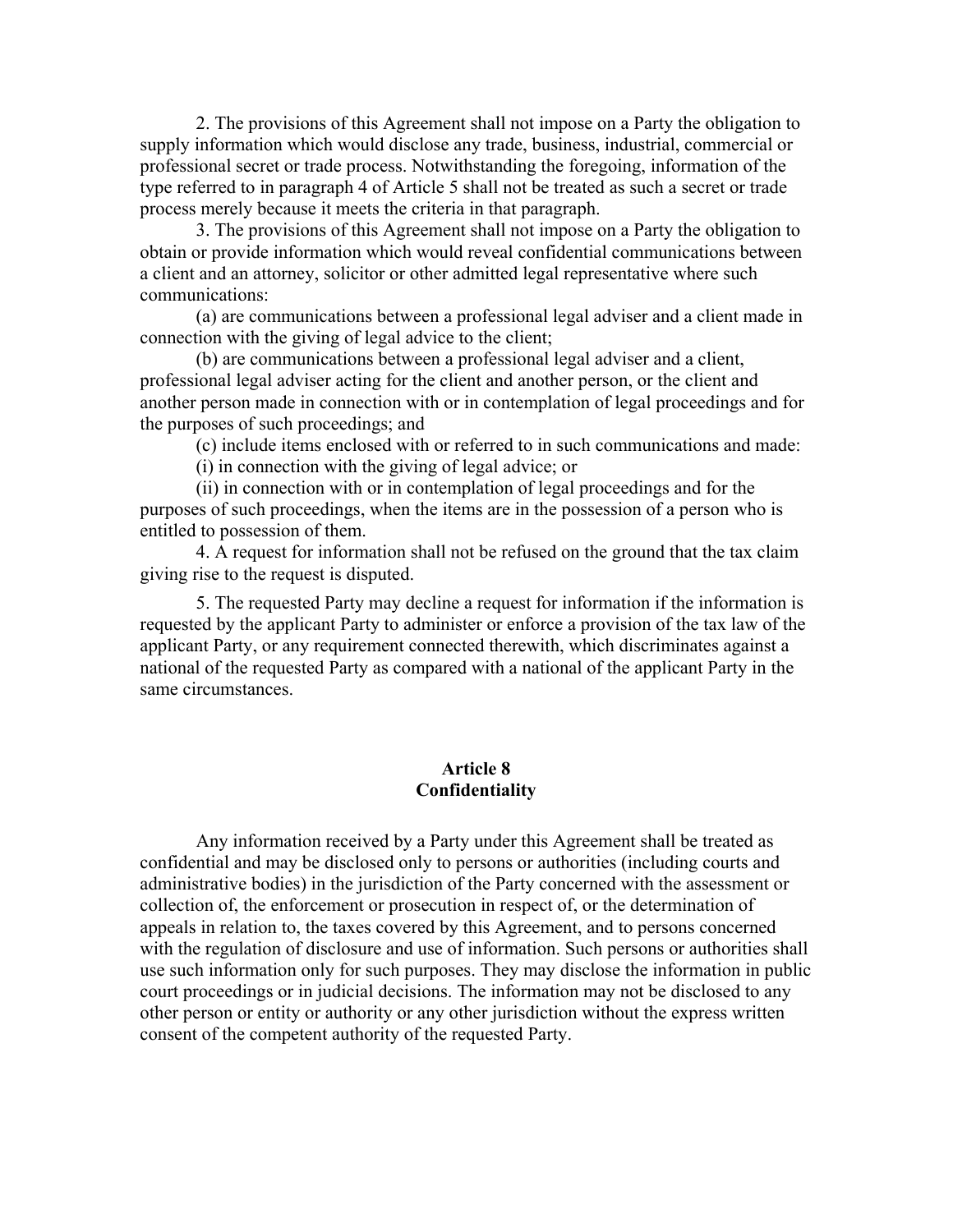### **Article 9 Safeguards**

The rights and safeguards secured to persons by the laws or administrative practices of the requested Party remain applicable. The rights and safeguards may not be applied by the requested Party in a manner that unduly prevents or delays effective exchange of information.

# **Article 10 Costs**

Incidence of costs incurred in providing assistance (including reasonable costs of third parties and external advisors in connection with litigation or otherwise) shall be agreed by the competent authorities of the Parties.

# **Article 11 No prejudicial or restrictive measures**

1. In the event that a Party has reason to believe that the other Party has introduced prejudicial or restrictive measures based on harmful tax practices to residents or nationals of the other Party, both Parties shall immediately initiate competent authority proceedings to resolve the matter.

2. A prejudicial or restrictive measure based on harmful tax practices means a measure applied by one Party to residents or nationals of either Party on the basis that the other Party does not engage in effective exchange of information or because it lacks transparency in the operation of its laws, regulations or administrative practices, or on the basis of no or nominal taxes and one of the preceding criteria.

3. Without limiting the generality of the term "prejudicial or restrictive measures" it includes the denial of a deduction, credit or exemption, the imposition of a tax, charge or levy, or special reporting requirements. Such measures include any measure which relate, directly or indirectly, to taxation matters. However, they do not include any generally applicable measure, applied by either Party against, amongst others, members of the OECD generally.

## **Article 12 Mutual Agreement Procedure**

1. The competent authorities of the Parties shall jointly endeavour to resolve any difficulties or doubts arising as to the interpretation or application of this Agreement.

2. In addition to the endeavours referred to in paragraph 1, the competent authorities of the Parties may mutually determine the procedures to be used under Articles 5 and 6.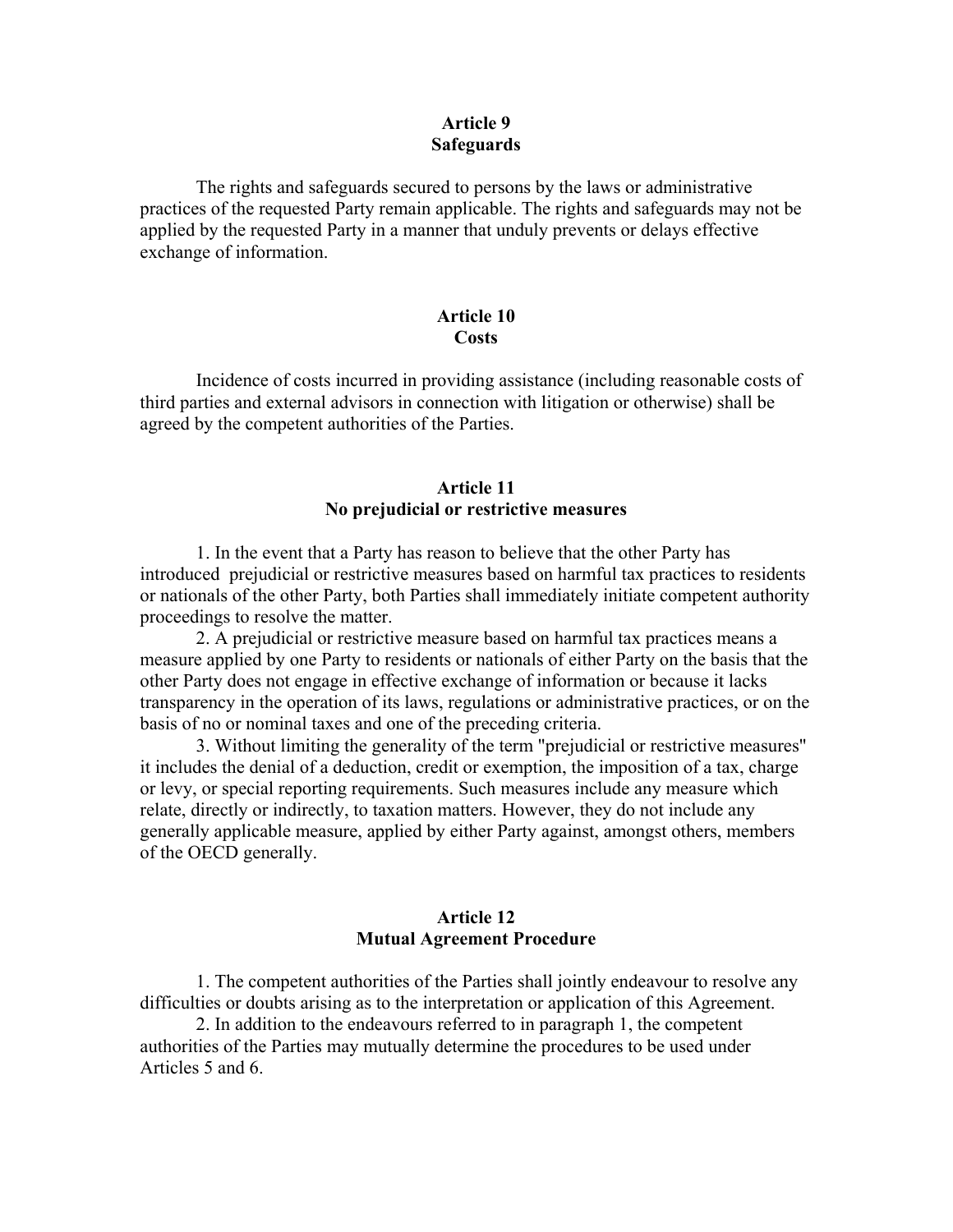3. The competent authorities of the Parties may communicate with each other directly for the purposes of this Article.

# **Article 13 Entry into Force**

1. Each of the Parties shall notify the other in writing of the completion of the procedures required by its law for the entry into force of this Agreement.

2. The Agreement shall enter into force on the thirtieth day after the receipt of the later of these notifications and shall thereupon have effect

(a) for criminal tax matters, from the date of entry into force; however, no earlier than January  $1<sup>st</sup>$ , 2010;

(b) for all other matters covered in Article 1, on taxable periods beginning on or after the first day of January of the year next following the date on which the Agreement enters into force, or where there is no taxable period, for all charges to tax arising on or after the first day of January of the year next following the date on which the Agreement enters into force, however, no earlier than January  $1<sup>st</sup>$ , 2010.

#### **Article 14 Termination**

1. This Agreement shall remain in force until terminated by a Party. Either Party may terminate the Agreement, through diplomatic channels, by giving written notice of termination to the other Party. In such case, the Agreement shall cease to have effect on the first day of the month following the end of the period of six months after the date of receipt of notice of termination by the other Party.

2. In the event of termination, both Parties shall remain bound by the provisions of Article 8 with respect to any information obtained under the Agreement.

In witness whereof the undersigned being duly authorised thereto have signed the Agreement.

Done at this day of , in duplicate in the English language.

For the Government For the Government of the Kingdom of Sweden of Bermuda